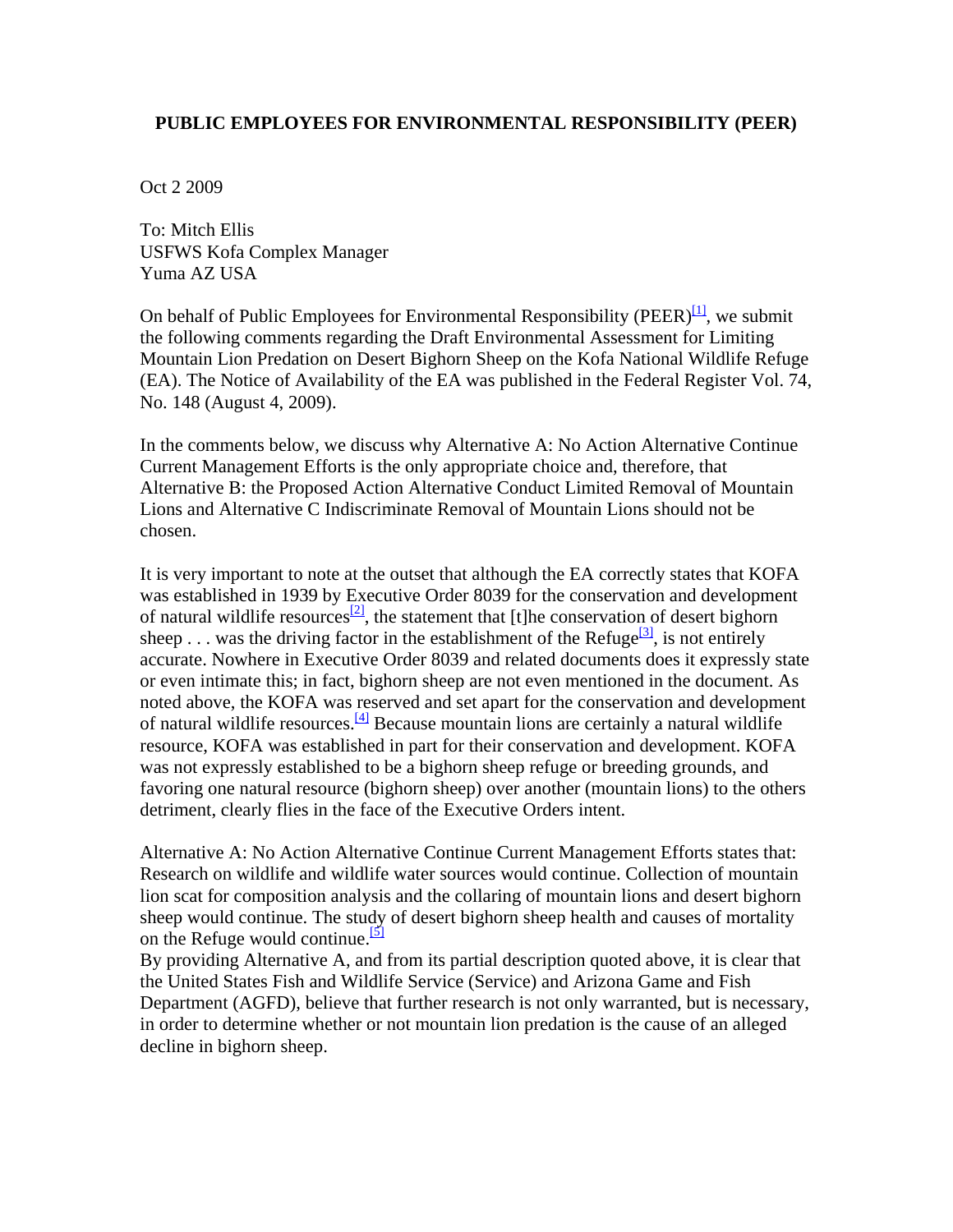There are numerous valid reasons why the bighorn sheep population on the Kofa National Wildlife Refuge (KOFA) may be declining, wholly separate from the possibility that it may be due to mountain lion predation. Such reasons include a combination of: global climate disruption; the current and recent past severe drought conditions (and thus reduction in resources available to the sheep); environmental pressure and destruction by humans; environmental factors that contribute to low-fertility and/or high mortality of the young sheep; disturbance and stress by motorized use of vehicle routes cherry-stemmed into designated Wilderness; bighorn hunting; disturbance associated with bighorn, deer, quail and other permitted hunts on the refuge; disturbance as a result of research activities including helicopter overflights; observer inexperience and errors; capture of animals for translocation elsewhere; infectious disease; proliferation of non-native vegetation; changes in vegetation composition and structure as a result of decades of livestock grazing that lasted until 1983; genetic isolation as a result of habitat fragmentation outside the refuge; predation by coyotes and bobcats; and the breakdown of bighorn social organization as a tertiary effect of many of the other factors.

The Service and AGFDs focus on killing mountain lions while ignoring many of the other likely causes is unwise and scientifically unsound. Furthermore, in one of the first reported instances of a lion having killed a bighorn on the KOFA, the sheep was ill and partially blind. The lion may have very well prevented that sick bighorn from infecting other sheep. The killing of more lions risks the elimination of a significant natural interaction that serves to prevent the spread of disease in the bighorn population.

Regarding herd health in particular, AGFD stated that: bighorns seem particularly susceptible to respiratory problems like bacterial pneumonia, [e]vidence of chronic sinusitis has been common in the Kofa bighorn sheep herd and, outbreaks of disease have been documented in the Kofa herd $\frac{6}{6}$ .

Additionally, AGFD and Service stated that permanent water availability as well as disease and public recreation impact on lambing areas are among the other factors being studied for their possible contributions to population decline.<sup>[7]</sup> Wildlife experts attribute the decline to a variety of potential factors including drought, water availability, disease and human disturbance.

Irrespective of these findings, the most recent survey by AGFD and Service actually indicated an increase in sheep numbers from 2006. Biologists analysis of the past three surveys indicates no significant decline in the herds population. Biologists observed lamb-to-ewe ratios of 29 lambs per 100 ewes, which is above the long-term average of approximately 20 lambs per 100 ewes for the refuge. This higher lamb-to-ewe ratio has stabilized the population.<sup>[\[8\]](#page-0-0)</sup>

Due to the significance of this sheep population, the Service and AGFD are conducting an ongoing, joint study to collect data on the causes of the populations decline. In November 2007, 30 ewes were captured and fitted with tracking devices in order to monitor nutrition, movements, and mortality to assist in making active management decisions to assist in restoring the herds population. Lab results for the disease analysis of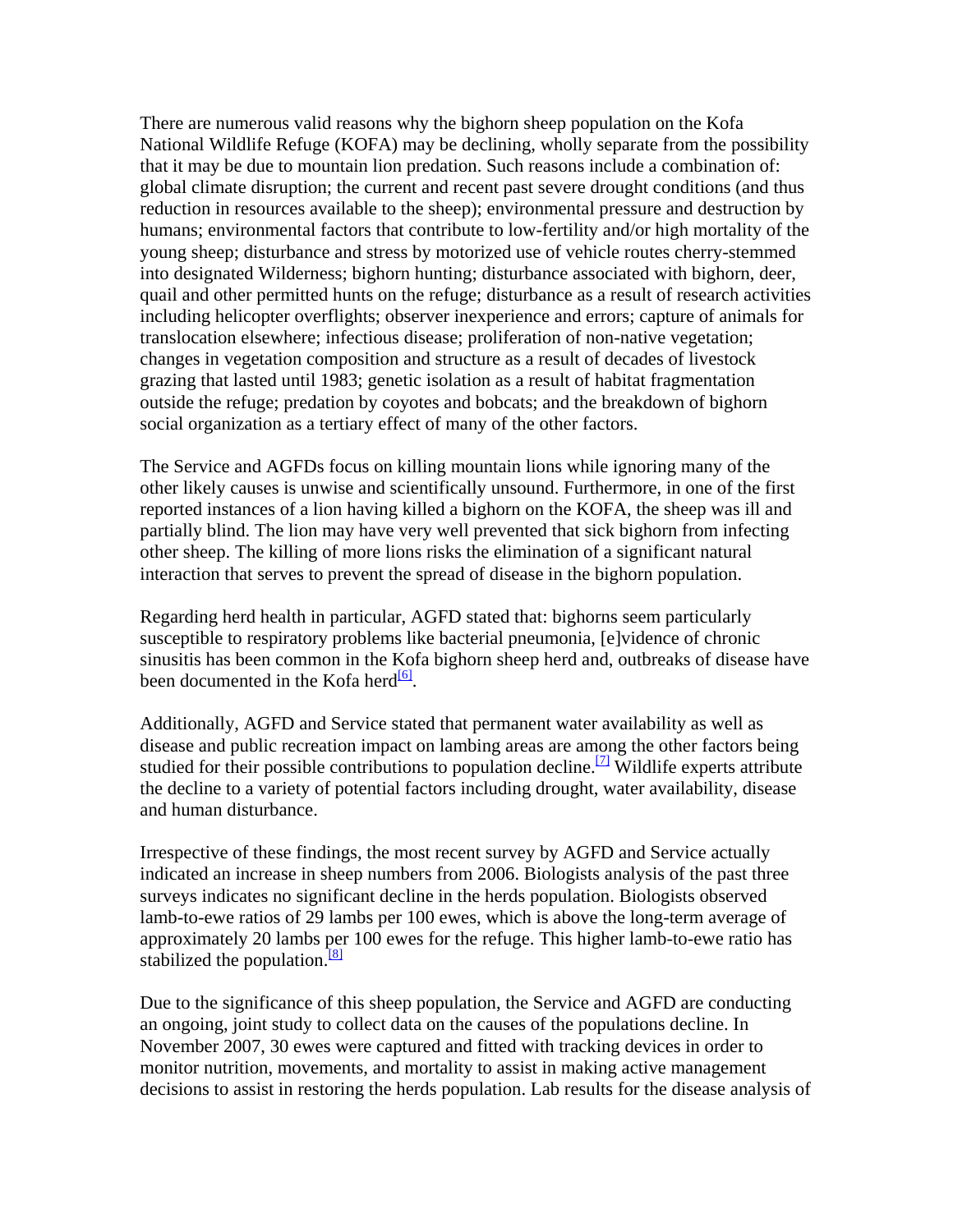blood samples are still pending. The project study is scheduled to run through the fall of  $2010.$ <sup>[\[9\]](#page-0-0)</sup>

Accordingly, until the findings of the project study are released, the continued indiscriminate killing of mountain lions is scientifically unjustified.

It must be noted that mountain lions and desert bighorn sheep evolved in the Sonoran Desert together, and the desert ecosystem needs both to be complete. Lions historically ranged in the KOFA, adapted to the Sonoran Desert, and are part of that deserts ecology. Unfortunately, AGFDs March 12, 2009 News Release, Biologists capture, collar and release mountain lion on Kofa NWR  $\frac{100}{100}$ , basically justifies killing potentially every lion in the Sonoran Desert. Specifically, the AGFD claims that: Historically, mountain lions have only been rare transient visitors to the Kofa NWR. There are no verified records of mountain lions on the refuge between 1944 and 2001. The Kofa NWR is neither critical nor essential to the health of the Arizona mountain lion population. $\frac{111}{111}$ 

AGFD is utilizing the same repudiated logic behind the recently-remanded federal decision not to recover the endangered jaguar in the United States. The Service, as well as AGFD, used all-but-identical language to disparage the need to develop a jaguar recovery plan and designate jaguar critical habitat, decisions that were rejected by the United States District Court of Arizona on March 30, 2009. The court held that:

The FWS [Service] determinations to not designate critical habitat or prepare a recovery plan are set aside, and this case is remanded to the FWS so that it may, consistent with this opinion, consider whether to designate critical habitat and prepare a recovery plan for the jaguar [based on available scientific research and reports]. The FWS shall make a determination as to critical habitat and recovery planning by January 8, 2010. $\frac{12}{2}$ 

Clearly, AGFD is attempting to ignore the historical record and to downplay the significance of lions inhabiting the desert to justify their lion management policies. Their assertion that lions on the KOFA are insignificant is also seriously flawed.

AGFDs untenable assumption that lions on the refuge are merely transients underlies the notion that lions captured on the KOFA are neither critical nor essential. To the contrary, KOFA lions are likely to be behaviorally and perhaps genetically adapted to the Sonoran Desert and thus are important evolutionarily. Desert bighorn sheep, in turn (as well as other animals and even plants), have adapted to mountain lions and were in part shaped by the presence of mountain lions. Desert-adapted mountain lions, therefore, are ecologically significant on the KOFA and throughout their Sonoran Desert habitat. Moreover, the Service has a longstanding biological directive to manage for biodiversity $\frac{13}{3}$  of which lions are important components.

Choosing any other alternative than Alternative A will result in the continued systematic lion killing centered on animals captured on the KOFA. This will directly threaten to further destroy the widely-scattered regional lion population that is only tenuously connected to larger populations elsewhere, and which is already at risk of greater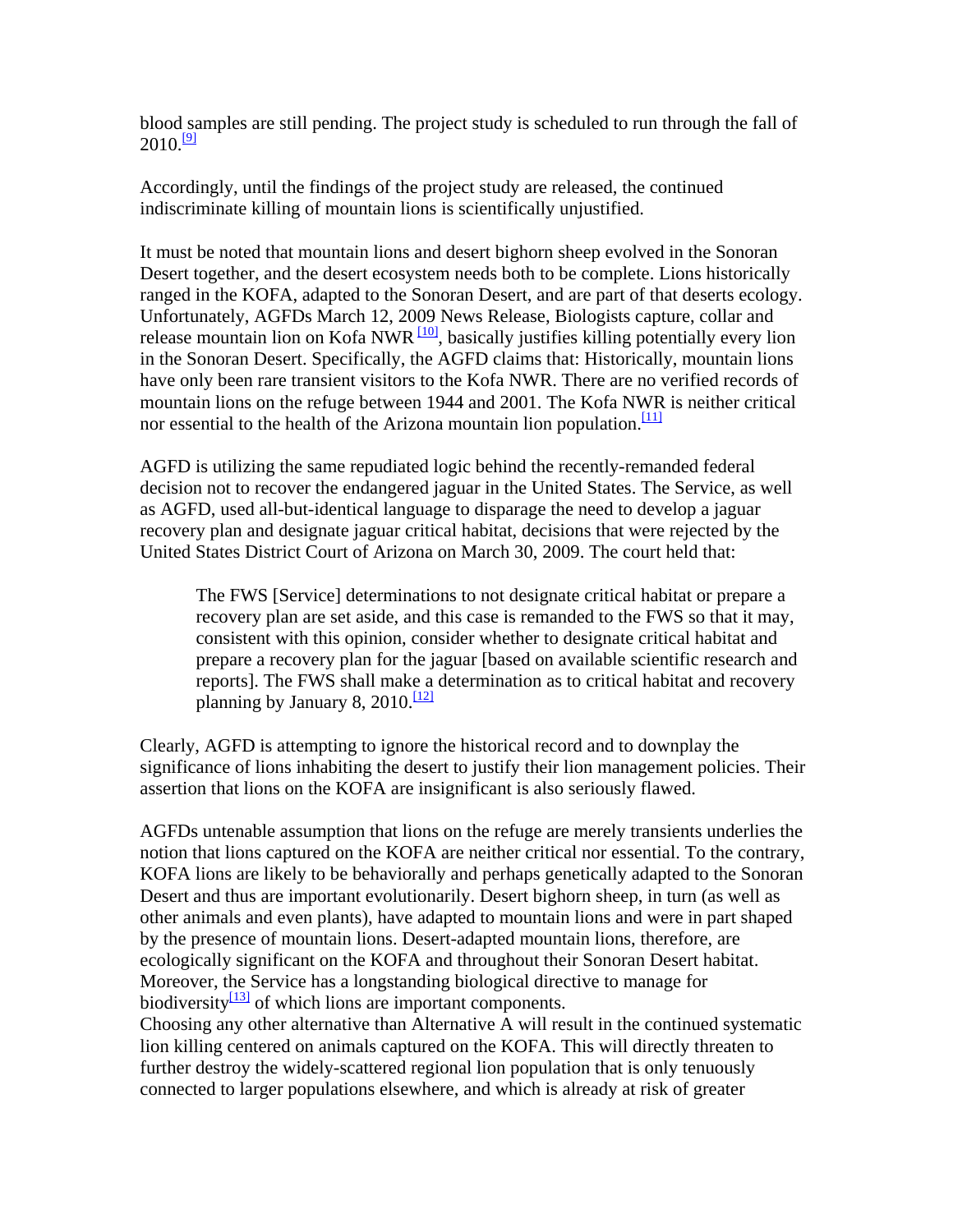isolation in the face of the exponential growth of Arizonas human population. It is reasonable to foresee that if the tiny population of lions in KOFA were to be eliminated, it might never become re-established.

There is no urgent need or logical reason to kill lions on behalf of the desert bighorn sheep herd on the KOFA. We understand that the KOFA region bighorn population is of great importance to AGFD as a source of bighorn transplants to restore bighorn to suitable habitat throughout the state/region or to augment existing herds. This objective must be considered in the context of what is going on overall with habitat, disease, and other factors. At its peak in both 1994 and 2000, the herd allegedly numbered slightly more than 800 animals. Though returning to this herd size has become AGFDs objective, this may be biologically and ecologically impossible as those historically high population estimates were recorded shortly after periods of larger than average precipitation in the region creating ideal habitat conditions that maximized production and survival. While such conditions could conceivably return in the future, managing a bighorn population and, consequently, imposing lion management strategies, to achieve a bighorn population level that is likely unattainable is biologically reckless and demonstrates the inadequacy of AGFDs single-species management strategy for the KOFA bighorn population. Moreover, the long-term historical average size of the KOFA bighorn population is closer to the current estimated population of 436 animals reported in November 2008.<sup>[\[14\]](#page-0-0)</sup> Changes in the methodologies used to count bighorn, the typical wide confidence interval in annual censuses, and the multitude of factors that influence population numbers make it difficult to compare population estimates over time. Indeed, assuming past counts are accurate and comparable, todays population estimated at 436 animals is larger than the estimated population of 390 bighorn recorded in 2006 and of the estimated 200-375 bighorn reported on the KOFA from 1970-1978. $\frac{115}{12}$ 

Clearly, radio-collared mountain lions are far more valuable alive than dead. AGFD expends limited funds to study Arizona's wildlife species in order to, ostensibly, improve their management and to ensure that management strategies are based on the best available scientific information. Lions or other wildlife that are captured and collared represent a treasure trove of data on their movement, distribution, and habitat use patterns along with providing other pertinent ecological and biological information. For this reason, radio-collared animals are far more valuable, particularly from a scientific perspective, alive than dead. Given the limited number of desert-adapted lions in the Sonoran Desert and the paucity of information about the ecology and biology of these animals, it is imperative that any collared lions not be subject to intentional lethal removal by AGFD or any of its agents regardless of what alleged impact, if any, the animal is having on bighorn sheep or other prey species. The amount of valuable ecological and biological data that can be obtained from a collared lion surely is of greater value to the AGFD and its efforts to base its management strategies on sound scientific foundations, than the bighorn sheep or other prey species that the lion may kill to survive throughout its life. Regardless of a lions alleged role in a bighorn sheep predation incident, it should not be killed in order to facilitate the ongoing collection of valuable scientific data on the movements, distribution, and habitat use patterns of the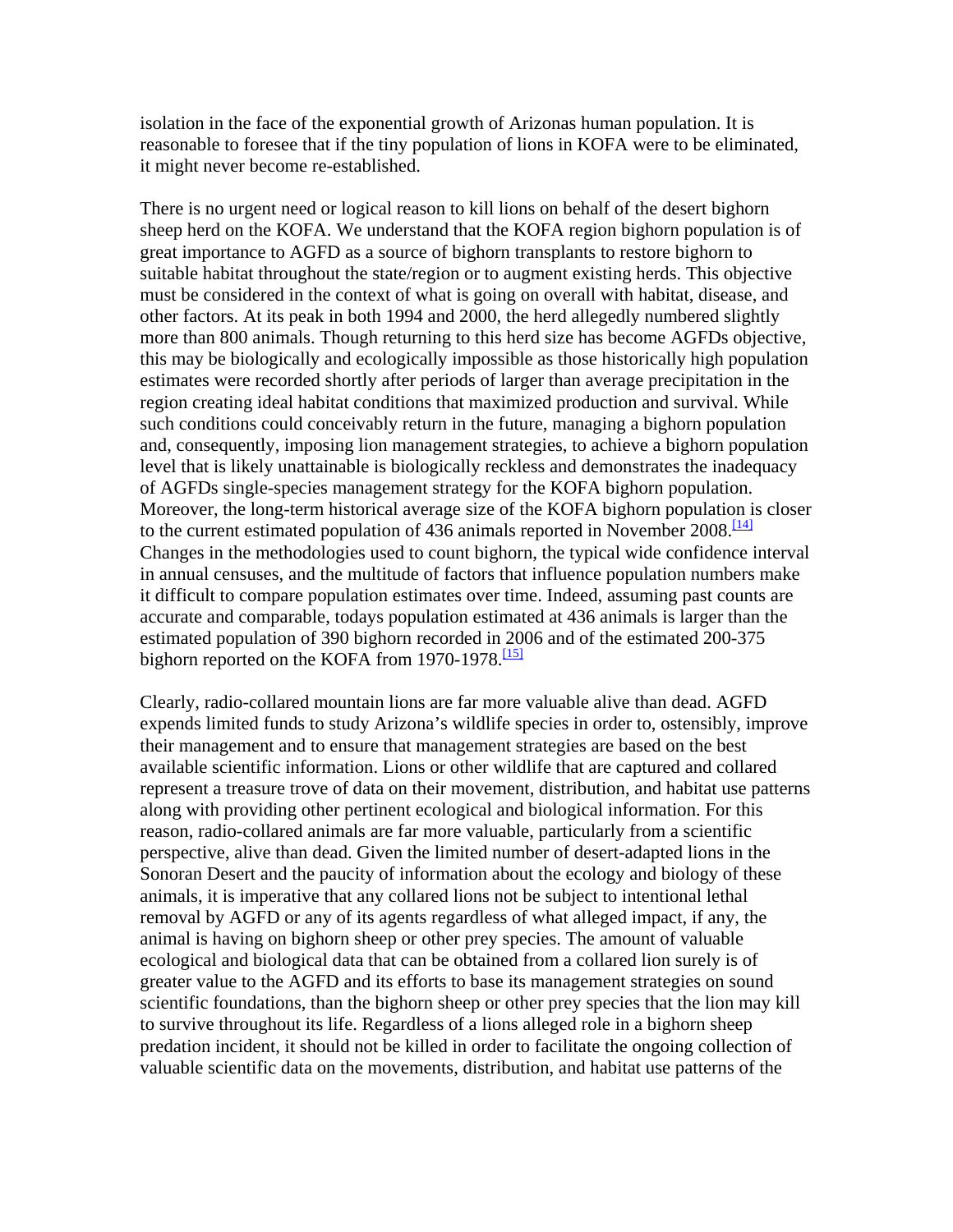lion and, due to ethical concerns inherent to using the collars signal to track and kill the animal.

Accordingly, Alternative A is necessary so that radio-collared mountain lions can continue to provide valuable scientific data to help improve species management. As an institution that should first and foremost base its management strategies on science and on adhering to its public trust responsibility for all of Arizonas native wildlife, we would hope that AGFD will retain collared lions to gather as much scientific data as is possible rather than act to prevent natural predation on bighorn sheep in a numerically secure bighorn population.

Not surprisingly, on September 25, 2009, AGFD submitted its comments to the EA and strongly supports Alternative B. They state that their decision is because [t]he scientific data collection and analyses conducted to date, has led the Department to believe that mountain lion predation is additive to other sources of mortality and sufficient to prevent the attainment of desert bighorn sheep population objectives on the Refuge.<sup>[\[16\]](#page-0-0)</sup> Suspiciously, AGFD cite to absolutely no scientific evidence to support their conclusion. Accordingly, AGFDs comments to the EA, along with their lack of any sound scientific findings on which they base their decision, renders their response suspect, at best.

In conclusion, eliminating a natural carnivore like the mountain lion from KOFA reflects archaic and scientifically repudiated management. Until further research determines the reason behind the alleged decline in the bighorn population, it would be highly inappropriate, and possibly illegal $\frac{[17]}{7}$ , to kill mountain lions. Accordingly, Alternative A is the only logical choice, and Alternatives B and C should not even be considered.

Please be advised that in the event Alternative A is not chosen, one or more organizations may pursue legal action to challenge the sufficiency of the EA and to secure greater protections for KOFAs small lion population. We hope no one will be forced to do that by a bad USFWS decision.

SW PEER may submit additional information and comments to USFWS as the draft EA process continues. Please keep us fully informed as the EA evolves.

Thank you, *Daniel R. Patterson* Ecologist & Southwest Director Public Employees for Environmental Responsibility (PEER.org)

738 N. 5th Av., #210 Tucson AZ 85705 USA 520.906.2159 [swpeer@peer.org](mailto:swpeer@peer.org)